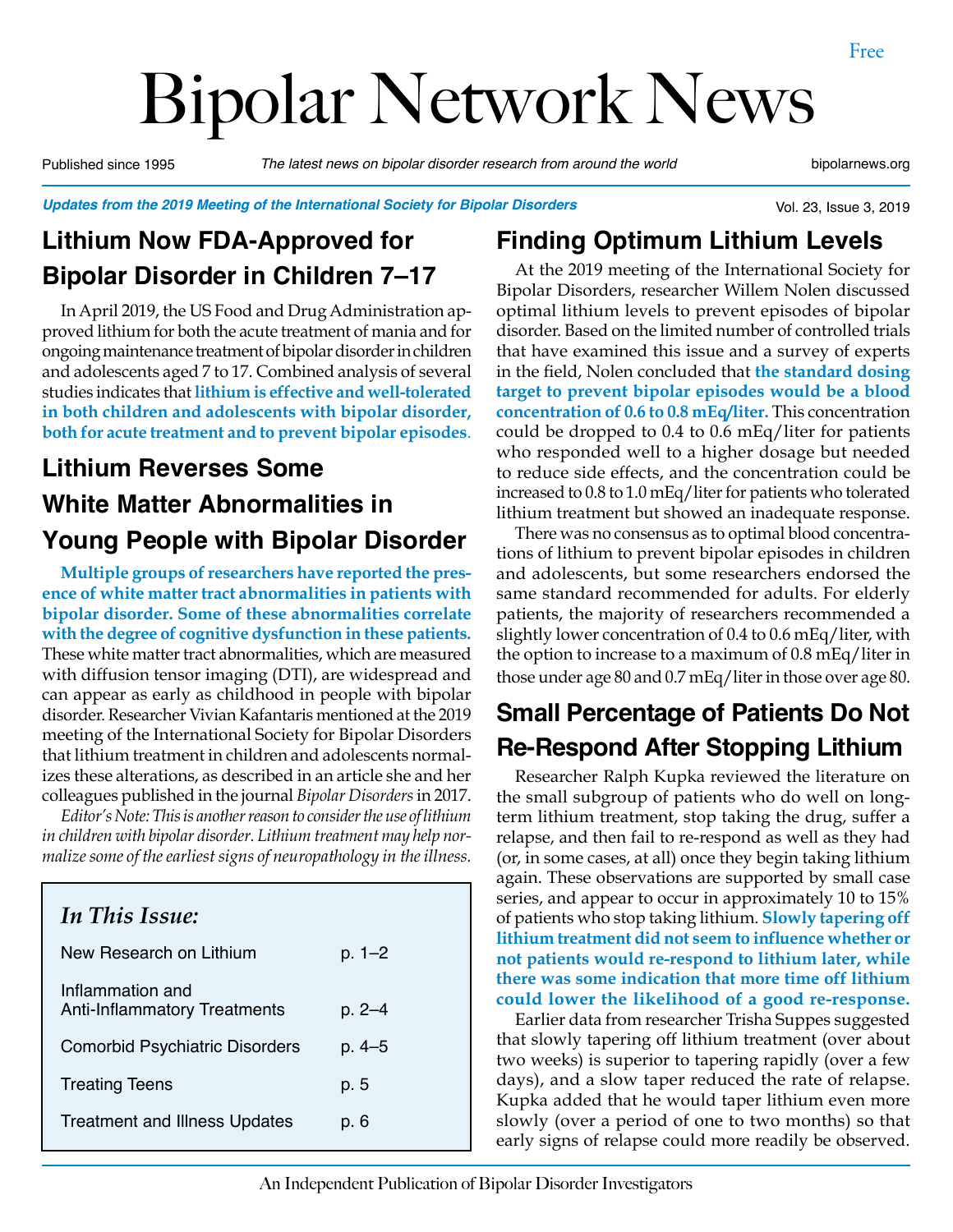#### **Lithium Reverses Thinning of the Cortex That Occurs in Bipolar Disorder**

In a 2018 article in the journal *Molecular Psychiatry*, researcher Derrek P. Hibar reported findings from the largest study to date of cortical gray matter thickness. Researchers in the ENIGMA Bipolar Disorder Working Group, which comprises 28 international research groups, contributed brain magnetic resonance imaging (MRI) from 1837 adults with bipolar disorder and 2582 healthy control participants.

Hibar and colleagues in the working group found that in adults with bipolar disorder, cortical gray matter was thinner in the frontal, temporal, and

#### Bipolar Network News bipolarnews.org

**Editor-in-Chief**: Robert M. Post, MD **Managing Editor**: Moira McCauley

The *BNN* is published 4–6 times a year by investigators working with patients with bipolar disorder to better understand the long-term course of illness. The print newsletter is mailed free of charge within the US, and all articles are also published online at bipolarnews.org. A PDF version of the print newsletter is also available on the website.

Although the editors of the *BNN* have made every effort to report accurate information, much of the work detailed here is in abstract or pre-publication form, and therefore cannot be taken as verified data. The **BNN** can thus assume no liability for errors of fact or omission, or lack of balance. Patients should consult with their physicians, and physicians with the published literature, before making any treatment decisions based on information given in this issue or in any issue of the *BNN*.

Dr. Post has consulted on behalf of drug companies including Abbott, Astra Zeneca, Bristol-Myers Squibb, Glaxo-SmithKline, Jansen, and Pfizer.

The opinions expressed in the BNN are solely those of Dr. Post, and do not represent the views of any scientific entity or foundation.

To subscribe or unsubscribe, or if you have questions or comments, please email:

**mccauleybcn@gmail.com**

or contact us by mail at:

**BNN**

PO Box 29383 Washington, DC 20017

Note that address changes, especially when done through USPS, may take months to be updated.

parietal regions of both brain hemispheres. They also found that bipolar disorder had the strongest effect on three regions in the left hemisphere: the pars opercularis, the fusiform gyrus, and the rostral middle frontal cortex.

Those who had had bipolar disorder longer (after accounting for age at the time of the MRI) had less cortical thickness in the frontal, medial parietal, and occipital regions.

A history of psychosis was associated with reduced surface area.

The researchers reported the effects of various drug treatment types on

#### **Early Predictors of Suicide, and Lithium for Prevention**

At the 2019 meeting of the International Society for Bipolar Disorders, researcher Gin S. Malhi discussed early predictors of suicide in people with bipolar disorder, such as younger age of illness onset, early life stressors, and family history of suicide. **Impulsivity, hopelessness, cognitive deficits and substance use are risk factors, both for suicide in general and for an imminent suicide attempt.** Proximal risk factors that indicate someone may make a suicide attempt soon include: mood swings, rapid cycling, increased depression, hospitalization, and severe anxiety.

*Editor's Note: Among all psychotropic drugs, lithium has the best data supporting its anti-suicide effects, both at therapeutic doses in patients with bipolar disorder and at trace levels in the water supply in the general population. People who live in locations where more lithium is naturally present in the water supply have lower rates of suicide than those who live in places with less lithium in the water. Malhi also noted that the antioxidant N-acetylcysteine (NAC), which has positive effects on mood and habitual behaviors, can reduce the incidence of lithium-induced dysfunction of the kidneys.* 

cortical thickness and surface area. **In adults and adolescents, lithium was associated with improvements in cortical thickness, and the researchers hypothesized that lithium's protective effect on gray matter was responsible for this finding.**  Antipsychotics were associated with decreased cortical thickness.

In people taking anticonvulsant treatments, the thinnest parts of the cortex were the areas responsibly for visual processing. Visual deficits are sometimes reported in people taking anticonvulsive treatments.

### **Infliximab Helps the Subgroup of Bipolar Depressed Patients Who Faced Adversity in Childhood**

At the 2019 meeting of the International Society for Bipolar Disorders, researcher Mike Cosgrove and colleagues described a study of infliximab in adults with bipolar disorder and found persistent significant improvements on the drug only in those with a history of childhood adversity. **Childhood adversity is consistently associated with elevated levels of inflammatory cytokines, and baseline inflammation may be a prerequisite for a positive effect from infliximab, which works by blocking the inflammatory cytokine TNF alpha.**

In 2013, researcher Charles L. Raison and colleagues reported in the journal *JAMA Psychiatry* that infliximab, an antibody used to treat chronic inflammatory conditions that works by targeting the inflammatory marker TNF alpha, had antidepressant effects only among individuals with elevated levels of the inflammatory marker C-reactive protein (CRP). Those with low CRP at baseline actually worsened on infliximab.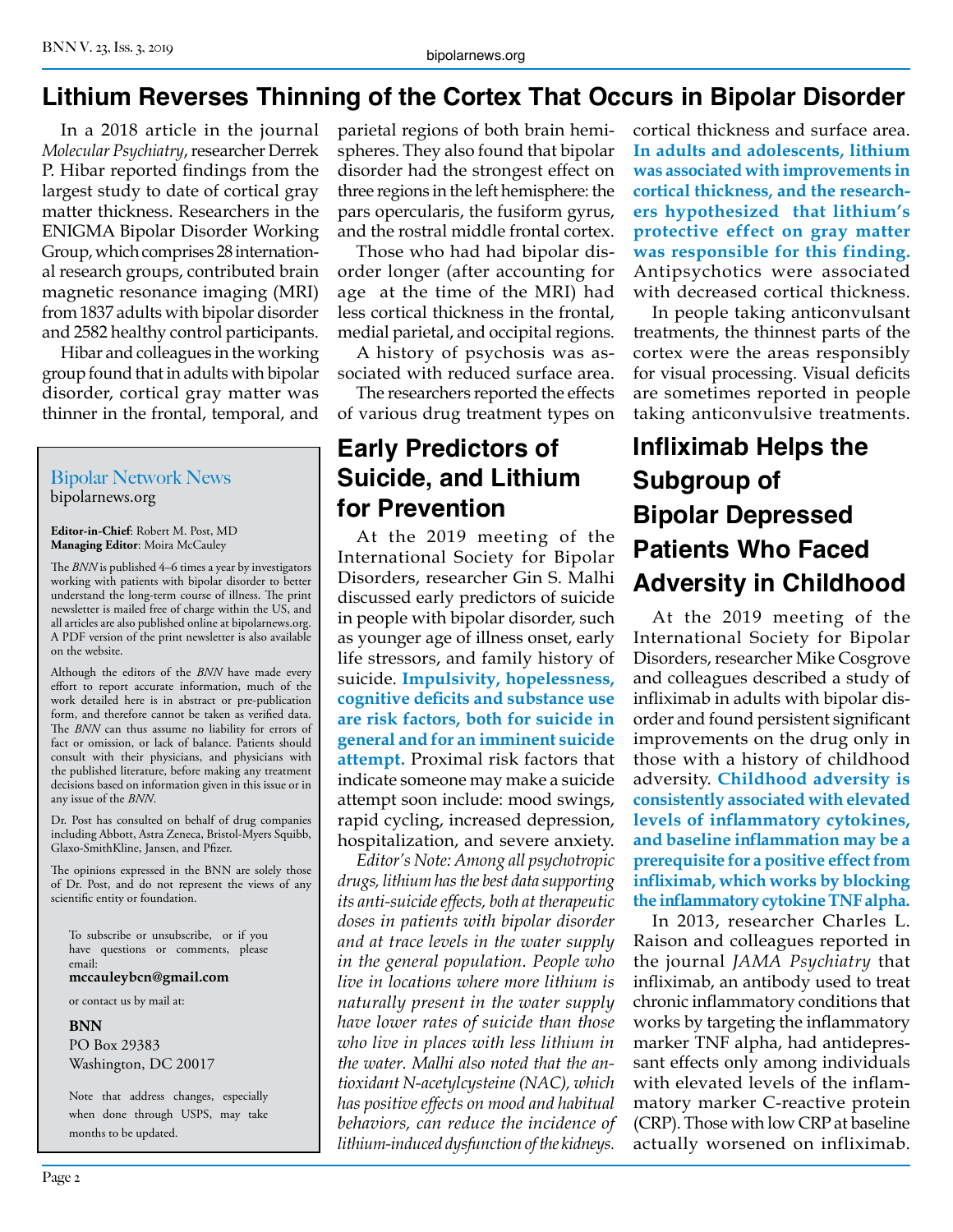#### **Links Between Mixed Depression, Insulin Resistance, Inflammation, and Cognition**

At the 2019 meeting of the International Society for Bipolar Disorders, researcher Roger McIntyre discussed links between obesity, diabetes, and cardiovascular problems; increased inflammation; and decreased functioning of the neural networks involved in cognition.

McIntyre and colleagues analyzed 121 studies that included empirical research and meta-analyses. McIntyre and colleagues found that patients with higher levels of inflammatory markers have more insulin resistance and cognitive dysfunction. A metaanalysis revealed that the inflammatory markers IL-6, TNF alpha, and CRP were significantly elevated in people with bipolar disorder compared to normal controls, while IL-1B was not.

**People with depression who had a few manic traits (mixed depression) were particularly likely to have insulin resistance and elevated levels of pro-inflammatory markers.**

People with mixed depression have increases in inflammation and increased incidence of cardiovascular disorder. People experiencing a first episode of mixed depression who are overweight show increased signs of brain aging.

In studies McIntyre and colleagues analyzed, **diabetes or pre-diabetes occurred in 50% of depressed patients, and these patients had the greatest amount of cognitive dysfunction.**

#### **Treatment**

McIntyre noted that taking the antipsychotic drug **lurasidone** for bipolar depression worked best in both adults and children who had elevated levels of CRP at baseline. The fast-acting antidepressant **ketamine** also works well in those who show baseline inflammation .

The anti-diabetes drug **liraglutide** (Victoza, Saxenda) improves mixed depression symptoms and cognition in obesity, diabetes, and mixed depression. Liraglutide belongs to a class of drugs called glucagon-like peptide-1 (GLP-1) receptor agonists or incretin mimetics. They work by increasing insulin release from the pancreas and decreasing excessive glucagon release.

McIntyre now routinely uses liraglutide for cognitive deficits in patients with obesity or diabetes, including patients with mixed depression. It is injected under the skin at 0.6 mg daily, then the dosage is increased to 1.2 mg and then 1.8 mg. Victoza reduces major cardiovascular events in those with type 2 diabetes. The higher-dose Saxenda (3mg) can be used for weight control.

Another anti-diabetes drug, **pioglitazine**, has also been reported to be helpful in bipolar depression.

McIntyre found that the antibody infliximab, which can be used as an intravenous treatment for chronic inflammation and works by blocking the effects of TNF-alpha, did not improve depression, but did improve cognition.

McIntyre also supports the use of **acetyl-L-carnitine**, a potential adjunctive treatment that can reverse the insulin resistance that often occurs with obesity and thus could theoretically improve cognition.

McIntyre described preliminary literature suggesting the effectiveness of drugs such as **statins, calcium channel blockers, and biguanides such as the diabetes treatment metformin** in reducing inflammation.

**Bariatric surgery** to reduce the size of the stomach was another option discussed by McIntyre. He said the intervention is safe for patients with bipolar disorder and can help them recover cognitive function.

McIntyre noted that offspring of a mother with obesity have decreased response to sensory cues, reward preference, cognitive control, and motor control. Obesity and the inflammation that goes along with it apparently affect offspring via epigenetic mechanisms, meaning obesity may change the structure of inherited DNA (without changing its sequence).

#### **Inflammation Associated with Cognitive Deficits**

At the 2019 meeting of the International Society for Bipolar Disorders, researcher Katherine E. Burdick and colleagues at Brigham and Women's Hospital and Harvard Medical School reported that in 240 patients with bipolar disorder who were not currently having a manic or depressive episode, markers of inflammation were associated with cognitive deficits.

**Inflammation was associated with cognitive deficits in general, and there were also some relationships between specific inflammatory markers and types of cognitive processing.** They found that the inflammatory markers TNF-alpha, TNFR1, and TNFR2 influenced cognitive flexibility. The inflammatory marker VEGF influenced reward processing, while IL-6/IL-6r influenced spatial processing. IL-1beta and Il-1RA influenced social cognition.

Burdick and colleagues found it was important to include both primary and secondary mediators of inflammation in their research "as the effects of the primary pro-inflammatory cytokines can be blocked by a number of decoy receptors and soluble antagonists." Elevations in these can provide additional information about the function of the immune system.

*Editor's Note: Targeting inflammation with the anti-inflammatory treatments minocycline and celecoxib has been shown to improve depression. Now the role of anti-inflammatory drugs in improving cognition deserves further attention.*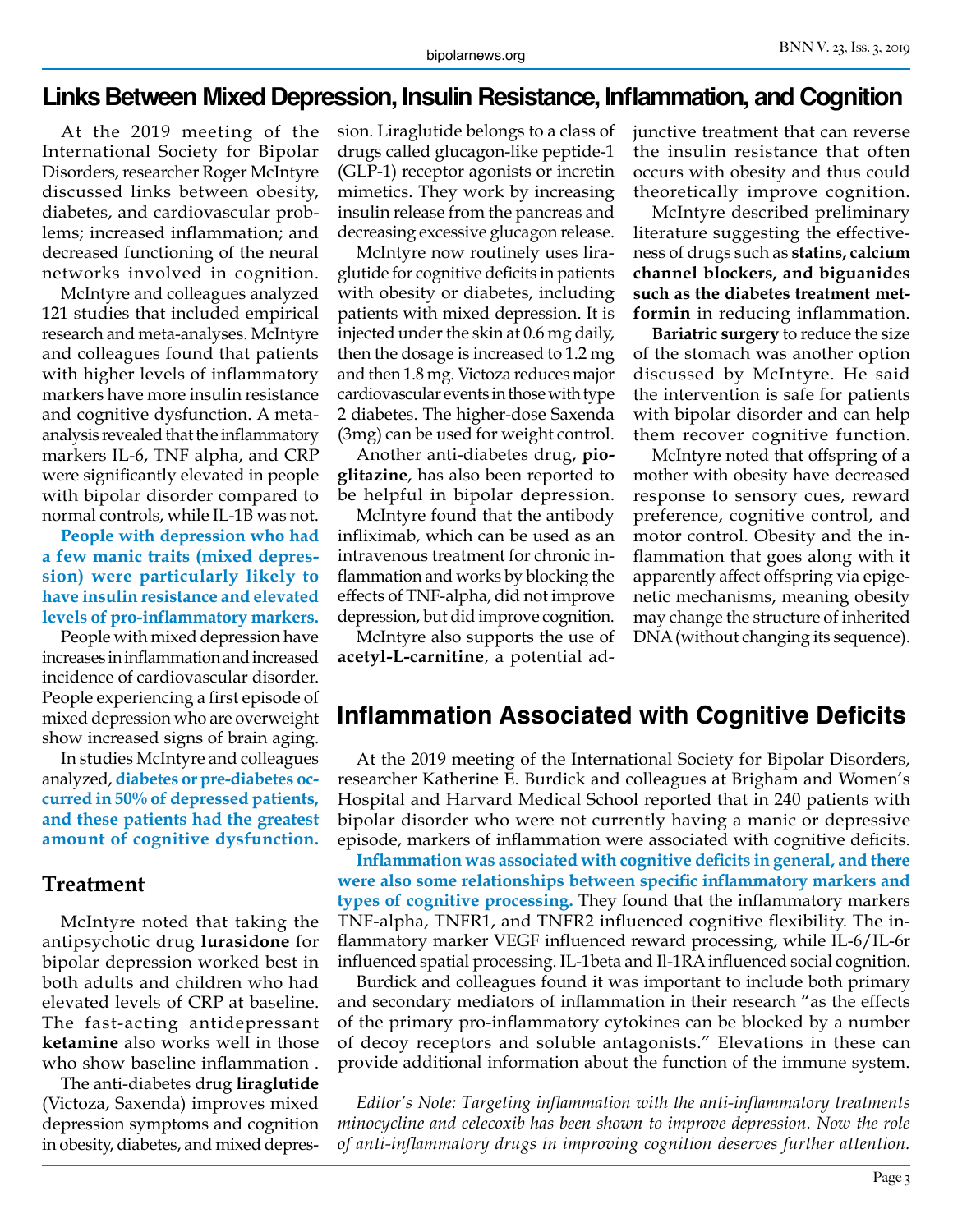#### **Obesity Associated with Inflammation and Brain Abnormalities**

At the 2019 meeting of the International Society for Bipolar Disorders, researcher David J. Bond reviewed the data on the **multiple adverse effects of obesity in patients with bipolar disorder. These include increased cardiovascular risk, poorer response to treatment, brain abnormalities, and decreased cognitive function, which is correlated with the degree of overweight.**

*Editor's Note: These data emphasize the importance of starting a nutritious diet early in life and sustaining it through adulthood, avoiding the drugs most associated with weight gain such as clozapine and olanzapine, and facilitating weight loss with drugs. There are several treatments that can aid in weight loss. One is the diabetes treatment metformin, starting at a high dose of 500mg twice daily, and increasing to 1000mg twice daily if tolerated. The anticonvulsants topiramate or zonisamide also promote weight loss. The most effective option is a combination of the antidepressant bupropion sustained release (at a dose of 150–300mg) plus the anti–substance abuse drug naltrexone (50mg). This combination was associated with a loss of 10% of body weight over 12 weeks in women with diabetes.*

# **Inflammation Predicts Lower Frontal and Temporal White Matter Volumes in Early‐Stage Bipolar Disorder**

At the 2019 meeting of the International Society for Bipolar Disorders, researcher David Bond found that **seven inflammatory cytokines predicted lower white matter volumes in the left frontal and bilateral temporal lobes, as well as in the cingulate and inferior frontal gyri.** Bond noted that greater inflammation did not predict lower parietal or occipital white matter volumes, suggesting that inflammation had a greater effect on white matter volume in those parts of the brain most closely linked to mood disorders.

#### **More Than 70% of People with Bipolar Disorder Have Additional Psychiatric Illness**

At the 2019 meeting of the International Society for Bipolar Disorders, researcher Kathleen R. Merikangas reviewed large scale community studies of people with bipolar disorder in multiple countries. She reported that **more than 70% have three or more lifetime disorders**, not just bipolar disorder.

Preliminary findings suggested that adolescents with bipolar disorder did not tend to have other disorders in addition to their bipolar disorder, but as they approached young adulthood these became more common. She concluded, "These findings suggest that early intervention may prevent the secondary comorbidity that is related to greater impairment, worse course and poorer treatment response in bipolar disorder."

*Editor's Note: It is a major deficit that not only is there limited data on early intervention in general, but virtually none about early intervention in the face of multiple comorbidities. This lack of treatment knowledge means that the majority of people with bipolar disorder are facing challenges that could be mitigated if only the needed clinical treatment research were done.*

# **Comorbid Psychiatric Disorders Impair Response to Psychosocial Treatment in Adolescents with Bipolar Disorder**

At the 2019 meeting of the International Society for Bipolar Disorders, researcher Marc J. Weintraub and colleagues followed 145 adolescents with bipolar disorder over a period of two years. **Those with comorbid disorders (compared to those with bipolar disorder alone) fared more poorly in response to psychosocial treatment.** 

Weintraub and colleagues found that the adolescents who had anxiety disorders in addition to their bipolar disorder spent more weeks depressed, had more severe symptoms of (hypo) mania, and had more family conflict over the course of the study than those adolescents who had bipolar disorder alone.

Participants who had attention deficit hyperactivity disorder (ADHD) in addition to their bipolar disorder had more weeks with (hypo)manic symptoms, had more severe (hypo)manic symptoms, and greater family conflict than those with bipolar disorder alone.

Those participants with comorbid oppositional defiant disorder (ODD) or conflict disorder in addition to their bipolar disorder had more depressive symptoms and family conflict throughout the study.

*Editor's Note: How to better approach treatment in these diagnostically complex young people is an urgent unmet need, as most research excludes participants with more than one psychiatric disorder. Clinicians treating young people with bipolar disorder and comorbidities such as anxiety disorder, ADHD, and ODD must generally rely on inferences from children with these illnesses, using their own intuition about best treatment approaches rather than having evidence from systematic studies about how best to treat these children. It appears that both psychosocial and pharmacological treatments must be tailored to these more complicated presentations.*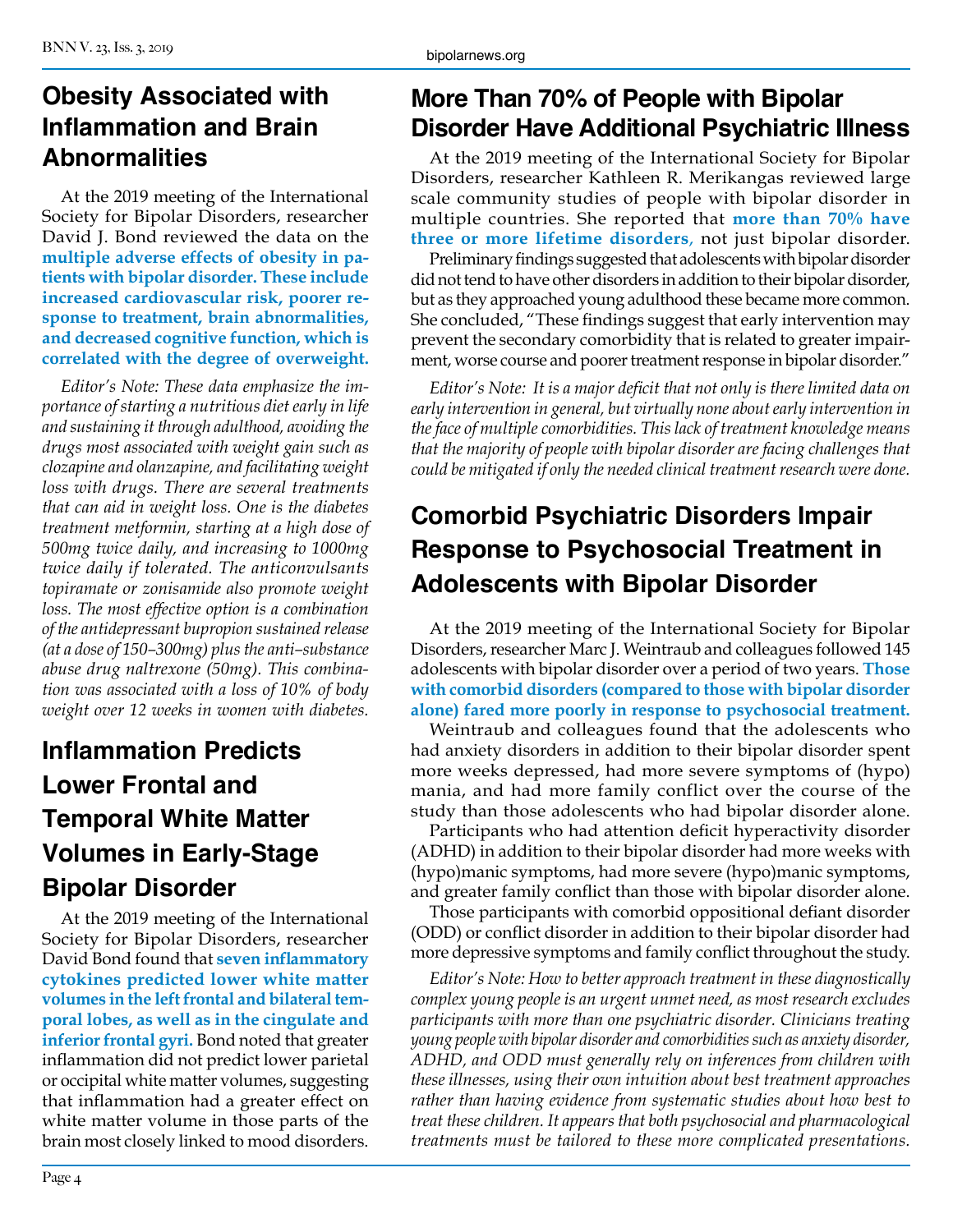#### **Treating Bipolar Depression in Teens**

At the 2019 meeting of the International Society for Bipolar Disorders, **researcher Ben Goldstein discussed a case of a 15-yearold with bipolar depression and his recommended treatments for the adolescent.** Goldstein endorsed the use of an atypical antipsychotic such as lurasidone, and perhaps also quetiapine. Goldstein noted 2015 findings from researcher Robert Findling that lamotrigine was significantly more effective than placebo in adolescents 13–18 years old, but was not effective in those aged 10–12.

(In adults, researcher John Geddes and colleagues found that in patients with an inadequate antidepressant response to quetiapine, the addition of lamotrigine was more effective than adding a placebo, both acutely and in long-term follow-up. The only caveat was that lamotrigine was less effective in those who were also being treated with folate.)

*Editor's Note: Some other treatments could augment the effects of the regimen proposed by Goldstein, including lithium and the antioxidant N-acetylcysteine, which, it should be noted, takes more than eight weeks to become effective. Vitamin D3 could also be considered, as it is often low in children with psychiatric disorders. One treatment that went unmentioned at the meeting was repeated transcranial magnetic stimulation, or rTMS, which is effective and well-tolerated in adolescents with depression.*

*For patients with more rapidly cycling bipolar disorder and only partial response to medications, the combination of the three Ls (lurasidone, lamotrigine, and lithium) could have considerable appeal, given that each drug is from a different class of medications, has a different mechanism of action, targets a different mood phase, and is relatively well-tolerated both alone and in combination with other drugs.*

#### **Cannabis May Produce More Brain Changes in Teens with Bipolar Disorder than in Healthy Teens**

At the 2019 meeting of the International Society for Bipolar Disorders, researcher Benjamin Goldstein of Sunnybrook Research Institute in Toronto reported that adolescents with bipolar disorder who smoked marijuana had greater deficits in certain brain areas than did adolescents who did not have bipolar disorder. **The areas affected included the dorsal lateral and rostral middle frontal cortex, and middle cortex. Goldstein concluded, "Adolescents with [bipolar disorder] may be particularly sensitive to the neurostructural effects of cannabis."** 

Marijuana in general causes adverse changes in brain structure and cognition and vulnerability to paranoia and psychosis. Heavy use in adolescence is associated with an increased incidence of the onset of bipolar disorder and schizophrenia. The Goldstein data suggest several possible causal mechanisms. Those with bipolar disorder may already have brain abnormalities that are exacerbated by marijuana use. Alternatively, marijuana and bipolar disorder together may impact brain structure more than either factor alone would.

#### **Psychiatric Risks in Offspring of Parents with Bipolar/Unipolar Disorders**

At the 2019 meeting of the International Society for Bipolar Disorders, researcher Martin Preisig and colleagues from Lausanne, Switzerland reported on a longitudinal study of mood disorders in offspring of parents with bipolar disorder, unipolar depression, or no history of psychiatric illness. The study included 446 children (with an average age of 10.1 years at the beginning of the study), who participated for an average of 11.9 years.

Preisig and colleagues found that **bipolar disorder in the offspring was preceded by sub-threshold hypomania, major depression, and conduct disorder. Bipolar disorder in the offspring was also predicted by parental early-onset bipolar disorder.**

Major depression was preceded by separation anxiety disorder, and witnessing violence or being a victim of sexual abuse.

Preisig and colleagues concluded that not only did bipolar disorder and major depressive disorder have different familial origins, they also had different antecedents and risk factors.

#### **Alcohol Use Disorders That Begin Before Age 21 May Cause Lasting Changes to Amygdala**

In a 2019 article in the journal *Translational Psychiatry*, researcher John Peyton Bohnsack and colleagues report that people with alcohol use disorders that began before they were 21 years of age show amygdala changes that people with alcohol use disorders that began after the age of 21 do not appear to have.

**The amygdalas of those who began abusing alcohol in adolescence showed greater expression of the long non-coding RNA known as BDNF-AS.** The increased BDNF-AS was associated with decreased levels of brain-derived neurotrophic factor (BDNF) in the amygdala. BDNF protects neurons and is important for learning and memory.

According to Bohnsack and colleagues, "Adolescence is a critical period in brain development and adolescent drinking decreases orbitofrontal cortex activity and increases amygdala activity leading to less executive control, more emotional impulsivity, alterations in decisionmaking, and [a higher risk of engaging] in risky behaviors and develop[ing] mental health problems later in life."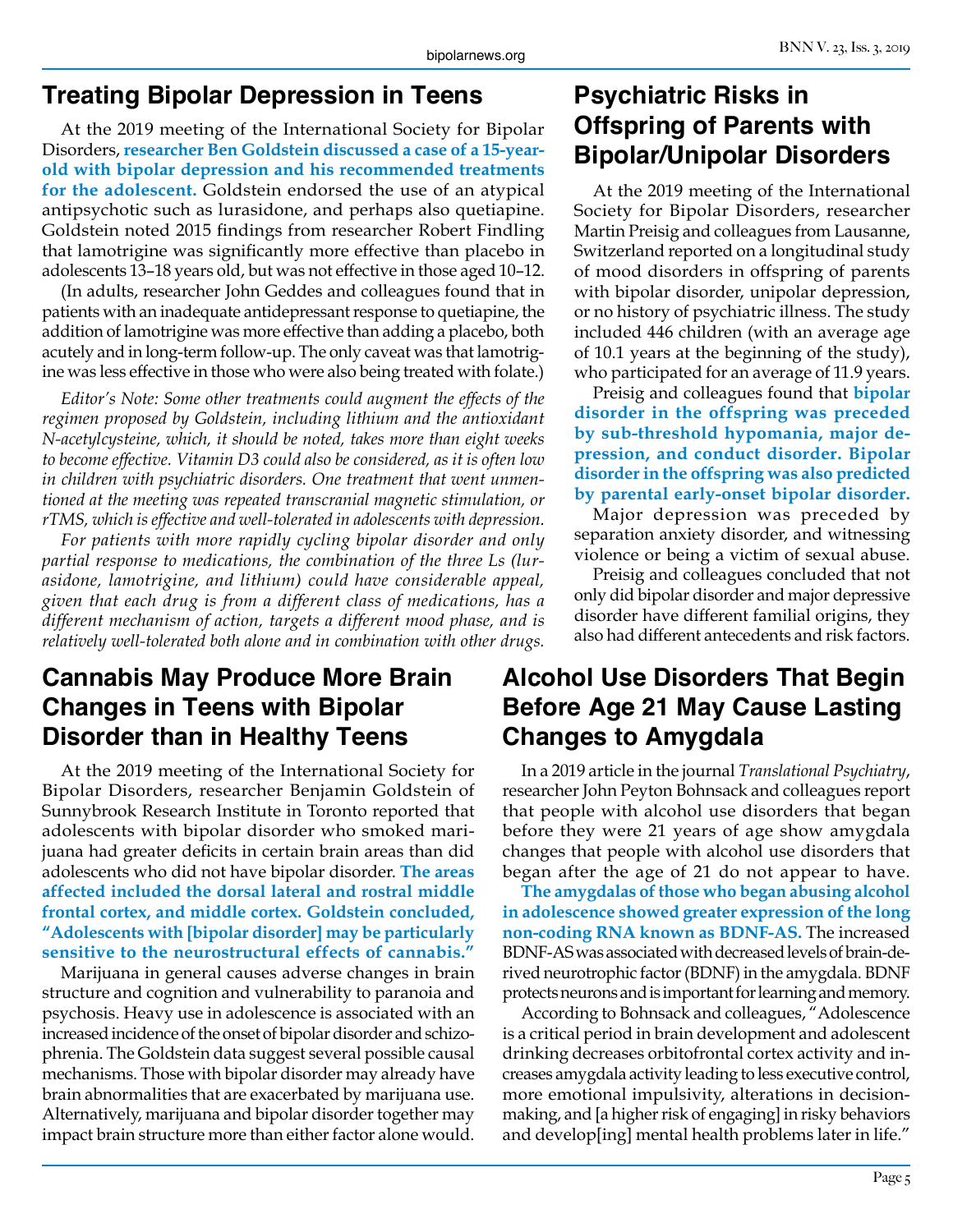#### **Newly Identified Effects of Antioxidant N-Acetylcysteine**

In a talk at the 2019 meeting of the International Society for Bipolar Disorders, researcher Michael Berk, who was responsible for some of the initial findings on the effects of the antioxidant N-acetylcysteine (NAC), summarized some of the newer findings about the treatment.

NAC has been found to be effective in bipolar depression and in the treatment of both positive and negative symptoms of schizophrenia. It also helps in the avoidance of cocaine, alcohol, tobacco, and marijuana. It can reduce habitual behaviors such as gambling, obsessive compulsive disorder (OCD), and trichotillomania (compulsive hair-pulling) and irritability and motor stereotypy (repeated movements) in autism.

A 2016 study by researcher Sudie E. Back and colleagues in the *Journal of Clinical Psychiatry* found that **NAC improved symptoms of post-traumatic stress disorder (PTSD) in veterans who also had depression and substance use disorders at a dosage of 2.4 grams/day.**

According to Berk, NAC also reduces the incidence of lithium-related renal failure and reduces mitochrondrial toxicity. One study reported that it improved working memory in patients with schizophrenia.

In his talk, Berk also noted that statins offer an interesting new avenue for treatment. Several studies have suggested statins can improve mood or reduce the likelihood of a depressive recurrence. Angiotension-active drugs (inhibitors) have also been reported to decrease the incidence of depression and to improve cognition.

#### **In Mice, Knockout of Circadian CLOCK Genes Resembles Mania**

Colleen McClung reviewed and extended previous findings of hers that knocking out a gene known as CLOCK in mice could reproduce most aspects of bipolar mania, including symptoms such as hyperactivity; decreased sleep; less depression; more impulsivity, risk taking, and novelty seeking; and increased reward-seeking including substances such as cocaine, alcohol, and sucrose. This syndrome in mice can be reversed by giving the mice lithium and valproate.

**Knocking out the CLOCK gene produced an increased firing rate and burst firing of dopamine neurons in the ventral tegmental area (VTA). Localized knockout of the CLOCK gene in the VTA alone also reproduced the increase in dopamine cell firing.** 

When McClung and colleagues knocked out CLOCK in the medial prefrontal cortex, the normal development of a type of neurons called GABAergic parvalbumin interneurons did not occur in adolescent mice, and in adulthood, certain neural nets did not mature, leading to increases in oxidative stress, mitochondrial and cellular dysfunction, and the behavioral abnormalities that resembled mania. This animal model thus gives insight into how a genetic deficit in circadian rhythm genes in humans could influence the timing of behavioral abnormalities starting in adolescence and lasting through adulthood.

#### **Mitochondrial Dysfunction May Plays a Key Role in Bipolar Disorder**

At the 2019 meeting of the International Society for Bipolar Disorders, researchers Ana Andreazza, Olivia Dean and colleagues reviewed substantial data that implicate mitochondrial dysfunction in the mood and energy fluctuations that make up bipolar disorder. **Most of the neurobiological alterations known to occur in bipolar disorder have a relationship to mitochondria, which produce energy within cells.** These alterations include abnormalities in glutamate, gene expression, apoptosis (cell death), oxidative stress, low ATP (a molecule

that stores energy), altered ion pumps, increased intracellular calcium, and insufficient glutathionine (an antioxidant made up of three amino acids).

Coenzyme Q10 is a mitochrondrial enhancer of Complex I, an enzyme that is key to the first step in mitochondrial energy production. A 2018 controlled study by Maryam Mehrpooya and colleagues published in the *Journal of Clinical Psychopharmacology* found that 200mg/day of CoQ10 was more effective than placebo at reducing symptoms of bipolar depression when added to patients' stable treatment

regimens that included mood stabilizers and antidepressants. The effect size was large (0.87), and it took eight weeks for the benefit over placebo to appear. Response rate to CoQ10 was 72% compared to 12% to placebo.

*Editor's Note: Some formulations of CoQ10 do not cross the blood-brain barrier easily, so only a very small percentage of the CoQ10 gets into the brain. Thus, consumers should be careful about the type of product they purchase. The one made by Takeda Pharmaceutical Company is likely to be effective.*

# Have you visited

# us online? **bipolarnews.org**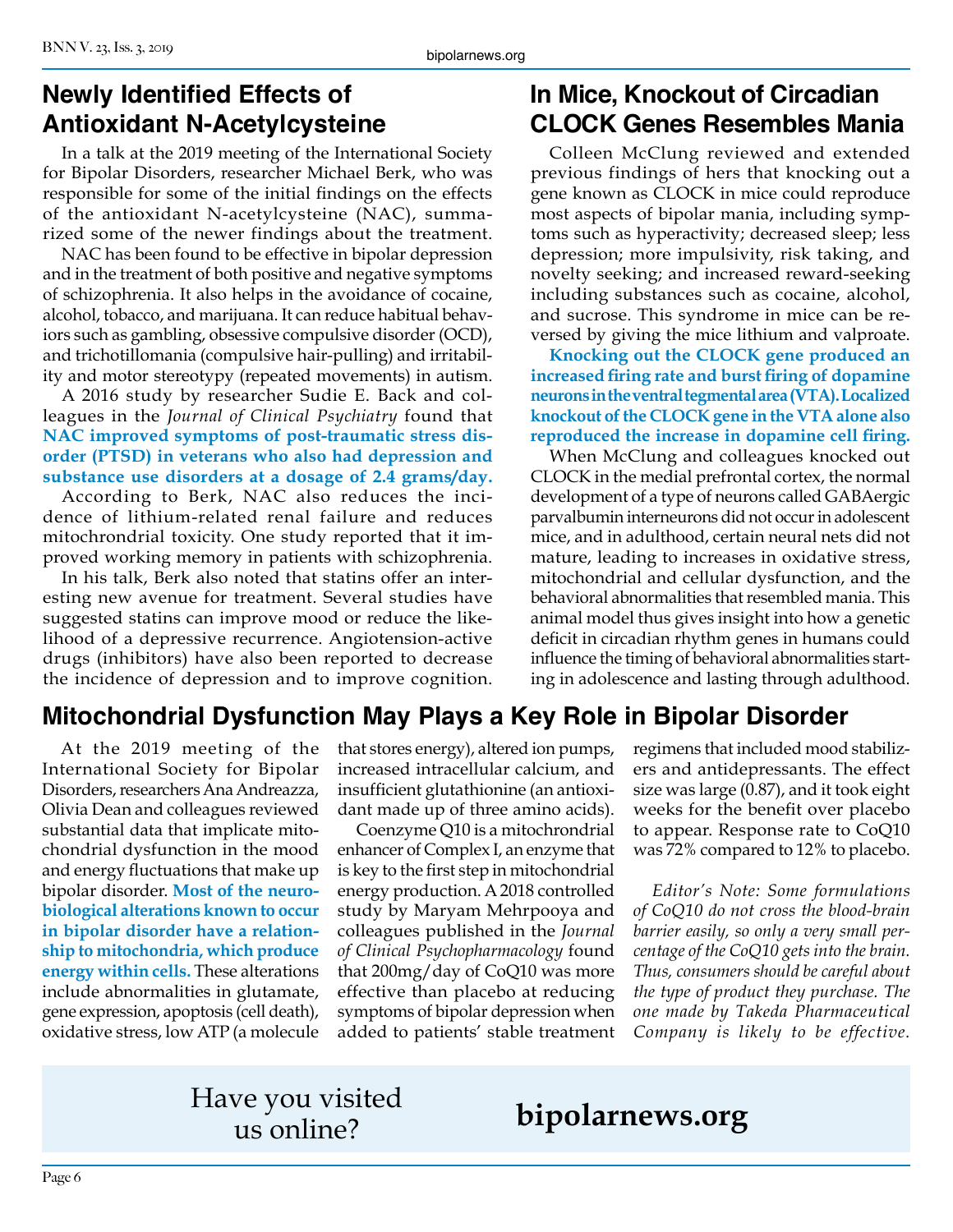#### **Is Your Child at Risk for a Mood Disorder? Join the Child Network!**

74% of children who have a parent with bipolar disorder (Axelson et al. 2015) and 80% of those who have a parent with unipolar depression (Weissman et al. 2006) will develop a major psychiatric illness upon long-term follow up. These illnesses, including depression, anxiety, oppositional behavior, substance abuse, often go unrecognized for long periods of time.

#### **Joining the Child Network could help families and doctors identify these illnesses earlier.**

**The Child Network is specifically for parents of children ages 2 to 12 who are at high risk for a mood disorder or have symptoms of a mood disorder. Parents assess their child weekly using a secure website.** There is also a short demographic questionnaire and a more detailed symptom checklist to be filled out once a year. The network will collect information about which treatments children are already taking, how effective they are, and for which children.

We believe that this network will be helpful to its participants. Parents will be able to print out the ongoing weekly ratings in a graphic form so that the child's symptoms and responses to any treatments they receive over time can easily be visualized (as illustrated below).



**0 - Severity None:** None

**1 - Severity Mild/Infrequent**: Minimal impact on usual roles

**2 - Moderate Symptoms/Often:** Definitely some dysfunction in usual roles **3 - Severe Symptoms/Much of the Time:** Major dysfunctions in usual roles

We hope that this brief description of the Child Network study helps to orient you to its purpose. Please urge parents to use this new tool. Visit **bipolarnews.org** and click on the tab for the Child Network or go directly to http://bipolarnews.org/?page\_id=2630 to learn more about the Child Network and to access the informed consent documents.

Thank you for your time and interest in the Child Network.

Robert M. Post, MD and Michael Rowe, PhD Bipolar Collaborative Network, and Robert L. Findling, MD, MBA, Principal Investigator This research study is IRB approved by the Johns Hopkins University School of Medicine Research Study, Principal Investigator: Robert L. Findling, MD, MBA , IRB Study #00026940